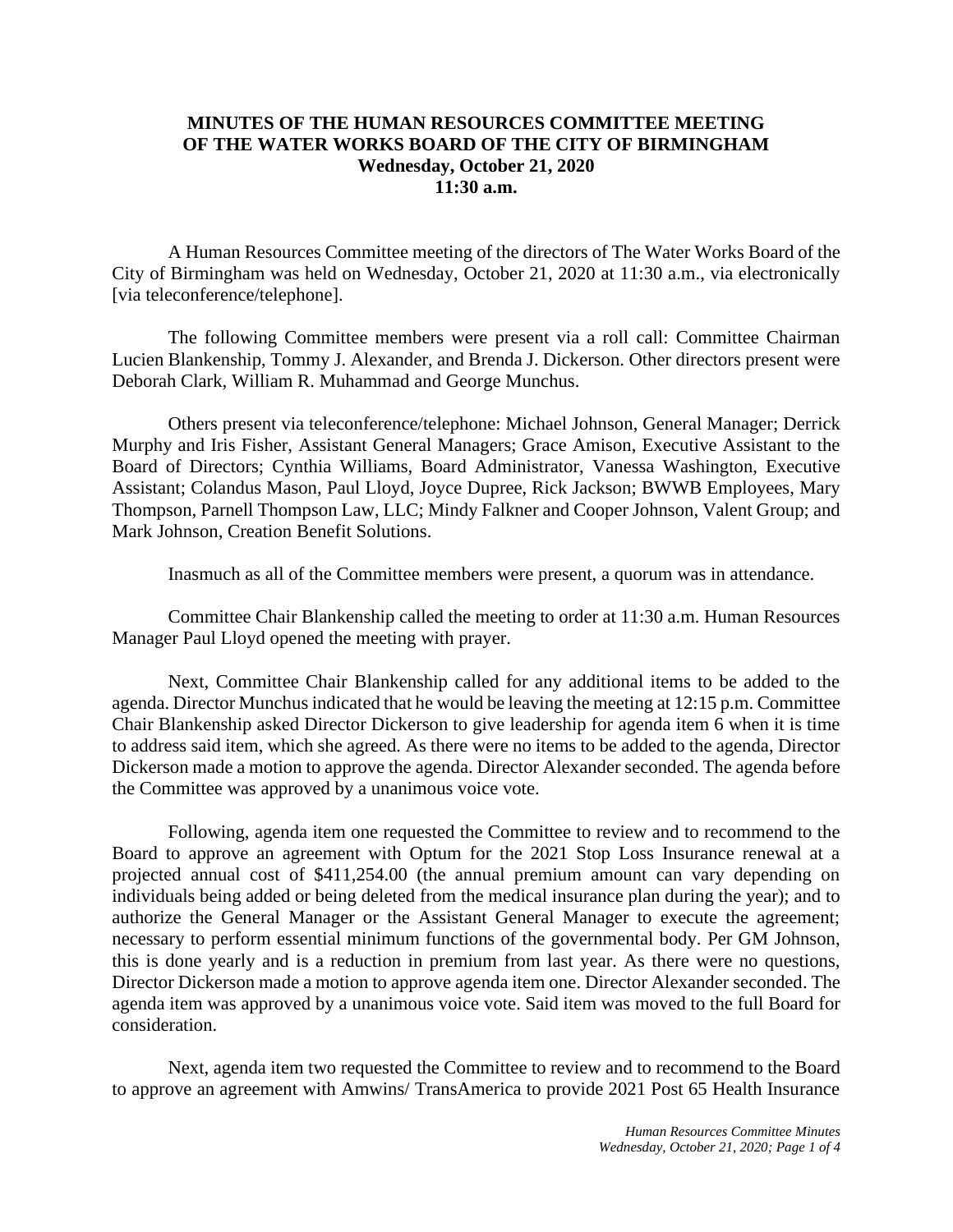coverage at a projected annual cost of \$853,440.00. The 2020 annual premium for Post 65 Health Insurance is projected to be \$909,169.00; and to authorize the General Manager or the Assistant General Manager to execute the agreement; necessary to perform essential minimum functions of the governmental body. GM Johnson stated a RFP was issued for this item. The projected premium has decreased, because employees have been removed from the coverage. HR Manager Lloyd explained the cons of the plan to directors. He recommended that BWWB stay with the current plan. Afterwards, Director Dickerson made a motion to approve agenda item two. Director Alexander seconded. The agenda item was approved by a unanimous roll call vote. Said item was moved to the full Board for consideration.

Following, agenda item three requested the Committee to review and to recommend to the Board to approve the 2021 Health Insurance premium rates and credit employees (and covered spouses) and under 65 retirees (and covered spouses) as having a biometric screening if completed by the due date which is anticipated to be in the Spring of 2021; necessary to perform essential minimum functions of the governmental body. GM Johnson explained that COVID-19 has prevented BWWB from having its usual biometric screening in the fall prior to open enrollment. Per GM Johnson, the credit to employees would allow them to get the lesser premium until the biometric screening is completed in the spring and if not completed by that time frame then an adjustment would be made to increase the premium. Typically, the screening would be done onsite at BWWB; however, due to COVID-19, the screening can be done at employees' physician office. Thus, Director Dickerson made a motion to approve agenda item three. Director Alexander seconded. The agenda item was approved by a unanimous roll call vote. Said item was moved to the full Board for consideration.

Next, agenda item four requested the Committee to review and to recommend to the Board to approve the following revisions to the Vacation Policy for the current year (2020) due to the impact of COVID-19 on company operations; necessary to perform essential minimum functions of the governmental body: (1) To waive the mandatory taking of five (5) consecutive days of vacation for 2020 relative to employees with fiduciary or internal control responsibilities; wherein (2) Employees will be allowed to roll over all accrued and unused vacation time from 2020 to 2021. Director Clark inquired whether an employee could sell the vacation days back next year, which GM Johnson replied yes. He stated that vacation sold back is not an expense to the board because it is expensed when accrued and has no impact on the budget. Committee Chair Blankenship asked for clarification on excess vacation pertaining to an employee retiring. HR Manager Lloyd explained the current policy and stated that unused accrued vacation would be included on the employee's last paycheck. He explained that unused sick time for a retiring employee would be time loss, which is common. HR Manager Lloyd explained that the amount of sick time and vacation time an employee accrues is based upon an employee's years of service. Also, Director Munchus inquired about coverage relating to the employee's job duties and responsibilities when taking the mandatory 5 consecutive days. He asked whether anyone served in an interim role during that time. GM Johnson explained that the responsibilities role up to the next authority level and the work process continues. Committee Chair Blankenship expressed concerns and suggested that appropriate planning be put in place before taking the 5 consecutive vacation days. The meeting paused at 12:09 p.m., because Director Dickerson's iPad stopped working and to allow her to be reconnected to the meeting. Director Munchus indicated that it was a good time for the HR Committee to take on the issue of succession planning. Director Munchus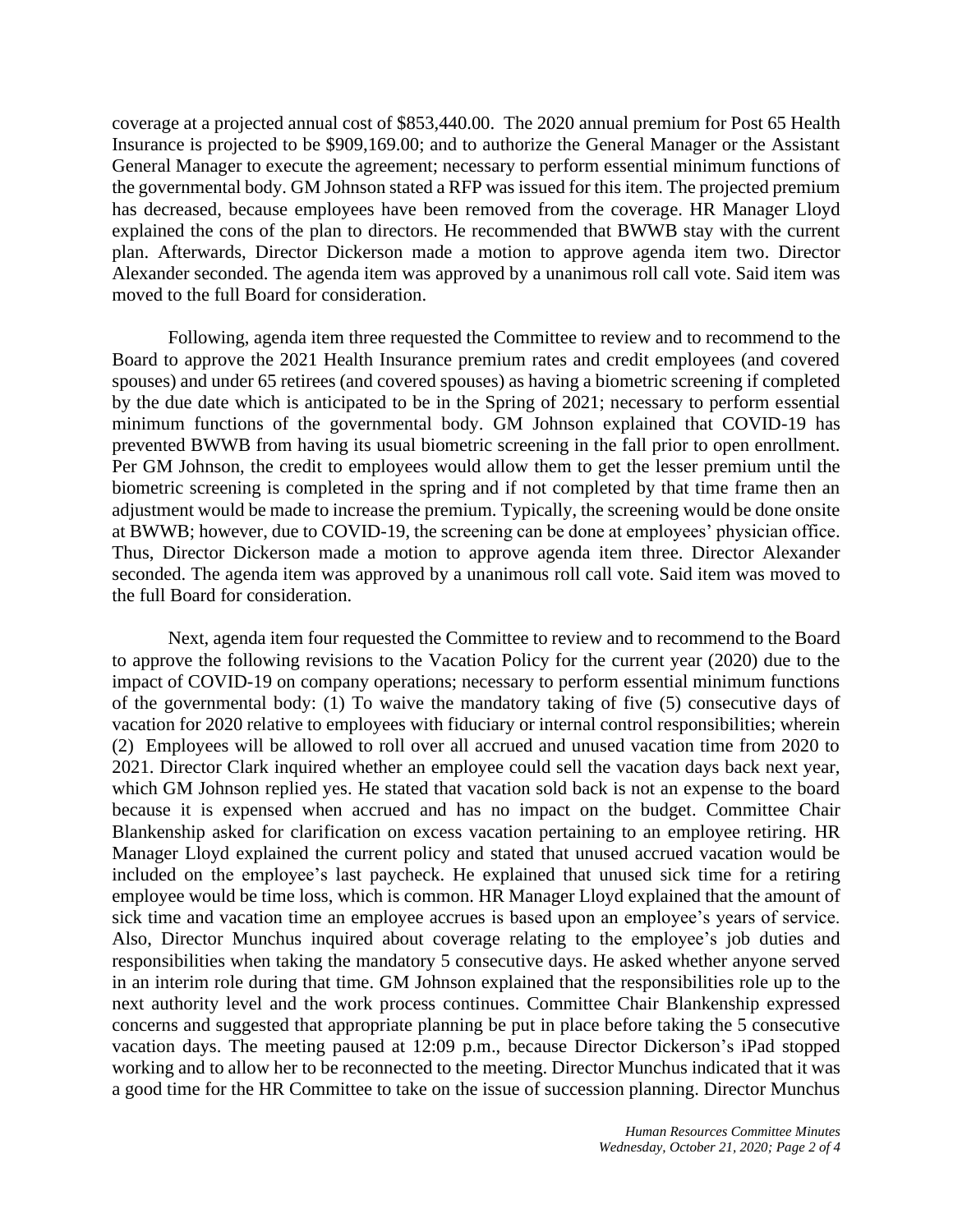left the meeting at 12:11 p.m. Director Dickerson was reconnected at 12:13 p.m. and the meeting resumed. There was more discussion on said agenda item and the process for job responsibilities being handled in the absence of an employee in an essential function role. Afterwards, Director Dickerson made a motion to approve agenda item four. Director Alexander seconded. The agenda item was approved by a unanimous roll call vote. Said item was moved to the full Board for consideration.

Following, agenda item five requested the Committee to review and to recommend to the Board to approve revisions to the Vacation Policy in Section 8.8 in the Employee Handbook and in Section 8080 in the HR Management Guide as set out in Exhibits "A" and "B" attached hereto; necessary to perform essential minimum functions of the governmental body. HR Manager Lloyd presented the topic. There was much discussion on Section 8.8 and 8080 (exhibits "A and B") relative to the suggested changes from staff. HR Manager Lloyd presented information on the policy. He stated the purpose of the first change was to be more competitive when recruiting. Thus, certain positions (ex: SAP or Manager Level) have several years of work experience and are not interested in starting over with two weeks of vacation. The flexibility to offer three weeks of vacation in their first year for certain job positions starting out would make BWWB more competitive. HR Manager Lloyd clarified that the change would be used as a negotiation tool for hiring/strategic recruiting purposes. The second proposed change to the policy would allow employees to roll over an additional 40 vacation hours over the amount accrued each year without AGM approval based on the way the company has already been operating. Per Committee Chair Blankenship, employees should not have to forfeit earned vacation time. He indicated that when the vacation balance gets to a certain amount an employee should use the time. In addition, staff could evoke a privilege stating an employee can only take a certain amount of time off within a year and/or based on the critical needs of the company (ex: pandemic). GM Johnson stated vacation buyback reduces the balance, and there is not a negative impact on the company nor financial impact on the budget. Various directors expressed concerns regarding the verbiage of the policy. There was a consensus among the Committee to revise language relating to the Vacation Accrual Limits. Thus, Committee Chair Blankenship made a motion to approve agenda item five subject to revisions. Director Alexander seconded. The agenda item was approved by a unanimous roll call vote. Said item would move to the full board for consideration subject to the suggested language revisions.

Next, agenda item six requested the Committee to hear a presentation on how merit and COLA increases are calculated according to the Salary Administration Plan; necessary to perform essential minimum functions of the governmental body. Committee Chair Blankenship yielded agenda item six to Director Dickerson to lead the discussion. She stated that the agenda item should be tabled until there have been further conversations regarding how merit increases are administered by other water systems, et al. Also, Director Dickerson asked two questions relative to the creation of BWWB's Salary Administration Policy that were answered by HR Manager Lloyd. Committee Chair Blankenship made a motion to table the agenda item. Director Alexander seconded. The agenda item was tabled by a unanimous roll call vote.

Subsequently, the Committee proceeded to agenda item seven, which addressed new business. Director Muhammad asked a question regarding the role of the Human Resources Department in vetoing PARFs. Committee Chair Blankenship stated the topic should be discussed